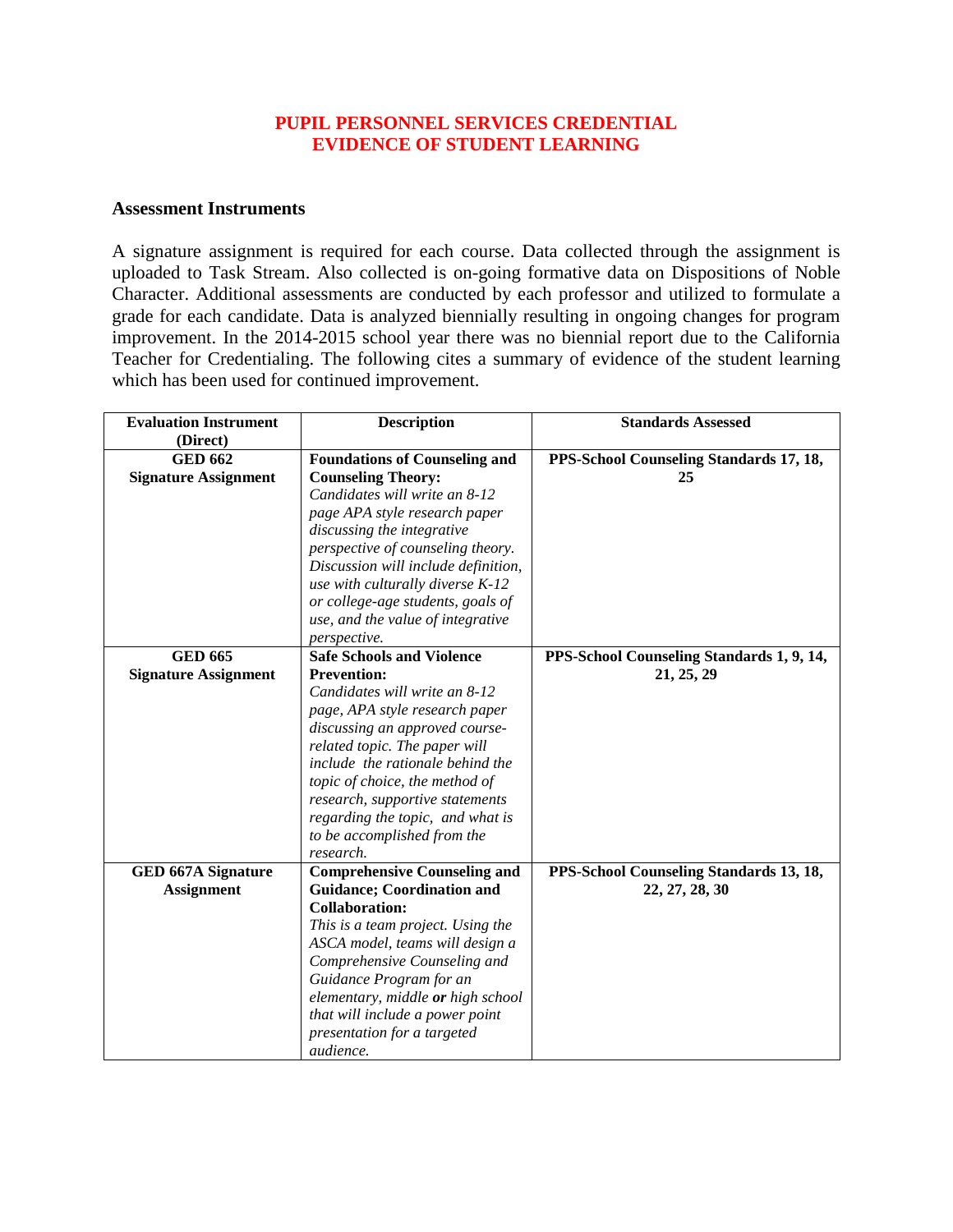| <b>GED 667B Signature</b> | <b>Comprehensive Counseling and</b>     | PPS-School Counseling Standards 13, 18, |
|---------------------------|-----------------------------------------|-----------------------------------------|
| <b>Assignment</b>         | <b>Guidance</b> ; Coordination and      | 22, 27, 28, 30                          |
|                           | <b>Collaboration (ASCA Project):</b>    |                                         |
|                           | Candidates will select a school         |                                         |
|                           | <i>upon which to complete a Support</i> |                                         |
|                           | Personnel Accountability Report         |                                         |
|                           | Card (SPARC) document.                  |                                         |
|                           | The SPARC is an annual,                 |                                         |
|                           | voluntary, continuous                   |                                         |
|                           | improvement process that                |                                         |
|                           | identifies key career and college       |                                         |
|                           | readiness student outcomes              |                                         |
|                           | achieved through student support        |                                         |
|                           | team contributions and                  |                                         |
|                           | collaborative work.                     |                                         |

# **Summary: Evidence and Analysis of Candidate and Program Data**

Aggregate data was used in this report due to the Arcadia program closure and the Bakersfield program suspension. Data collected from all sites was inconsistent or represented fluctuating candidate responses.

## **GED 662:**

Data for the Signature Assignment in GED 662 indicate an increase in 4 of the 5 criterion scores from the 2012 data to the 2013 data. The singular criterion yielding lower score averages in 2013 was that which read "minimum of 10 APA format citations" as indicated on the rubric for the Signature Assignment. The 2012 data for this criterion demonstrated an average of 3.86 on a 4 point scale and the 2013 data resulted in an average of 3.85, indicating a slight drop in average scores.

### **GED 665:**

Data for the Signature Assignment in GED 665 indicate increases in each criterion score assessed between the 2012 and 2013. The lowest average score (86.25%) was found in the criterion which read "candidate demonstrates graduate level APA writing format." Although this criterion increased by more than two percentage points (84.12% in 2012 vs 86.25% in 2013), it indicates that candidates would benefit from additional insight into the nuances of APA writing standards. The criterion with the greatest percentage point increase was the criterion which read "candidate is able to demonstrate how to use the knowledge gained within a comprehensive school safety plan model." In 2012 the average was 86.32% and in 2013 the average was 93.75%, indicating more than a seven percentage point increase. This increase is due to the abundant information available to share with candidates about school safety plan models.

**GED 667A:**